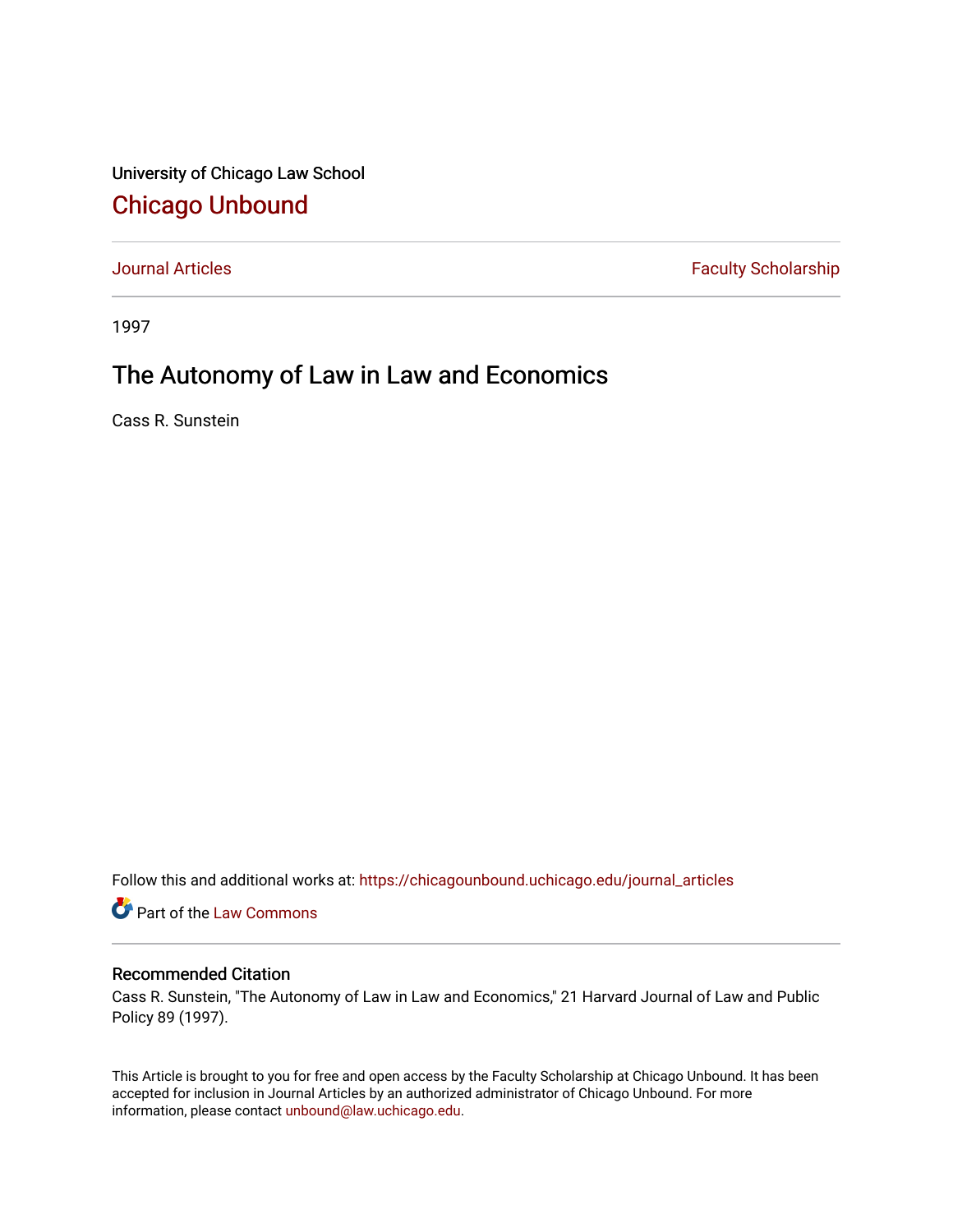## **THE AUTONOMY** OF LAW **IN** LAW **AND** ECONOMICS

## **CASS** P, SUNSTEIN\*

I provide these remarks in the context of two personal observations. As you may know, at the University of Chicago, the economists and the lawyers interact frequently. I have noted that these highly intelligent economists contribute much in their field, but when they talk about law it is apparent that something has gone wrong. They do not clearly understand the legal field, and there is even a question of what it is about the field that they do not understand.

The second observation occurred longer ago, when I was a law student in contracts class. I had a very dazzling socratic teacher who exposed us to a lot of analogical reasoning. As he went from case to case, we students were confused and amazed. We did not think that we understood anything, but nonetheless we thought it was really fantastic. But shortly thereafter we discovered that we really could not recover much that we had learned from the class. It was, in its way, a dazzling class, but there were no criteria by which we could decide whether our judgments were right or wrong. The instructor had not introduced any, and we never learned any. What was there that we could use?

**My** claims here are three, and they are simple.

The first is that the enormous contribution of the economic analysis of law is that it orders debates about law by simply asking how we can minimize the costs of decision and the costs of error. My simple suggestion is that many legal debates turn on the issue of minimizing the costs of decision and the costs of error. With that simple insight we can bring order and structure to debates whose content may be otherwise mysterious.

My second and third points describe ways in which law has a claim to autonomy.

 $\ddot{\phantom{a}}$ 

**<sup>\*</sup>** Karl **N.** Liewellyn Distinguished Service Professor of Jurisprudence, University of Chicago Law School.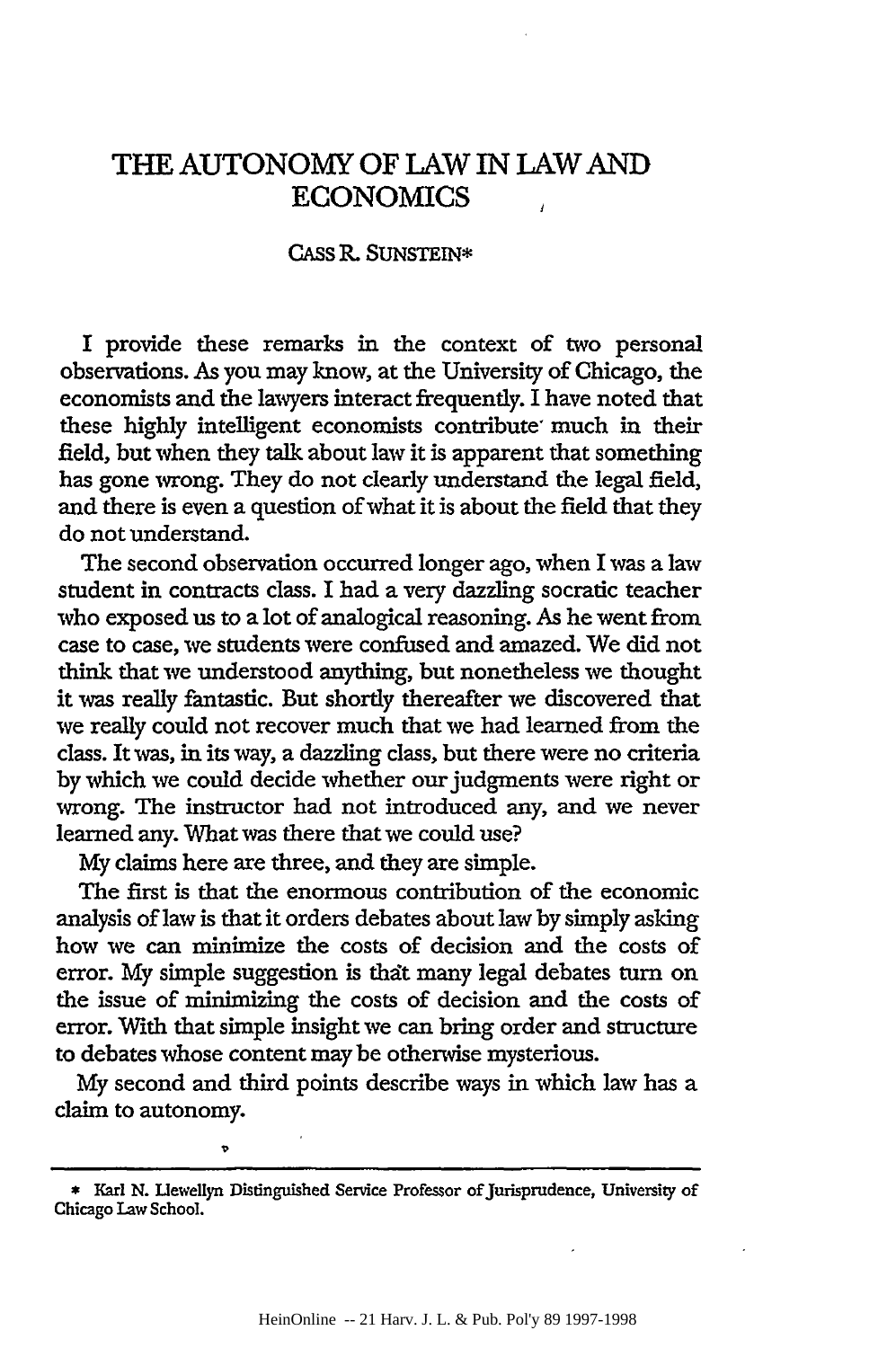The second claim focuses on incompletely theorized arguments. Law often tries to get agreement on particulars from people who disagree about abstractions. The autonomy of lav often lies in incompletely theorized agreements on particular points amidst diversity of opinion on abstract concepts. In a family, a workplace, a court, or a nation, people often disagree on first principles, whether they are utilitarians or Kantians or democrats. Though they may disagree very sharply, they might still be able to agree that a speed limit law makes perfect sense, or that the basic rules of negligence are quite plausible. Take another example. There is a law school in the United States that was doing quite well in hiring new faculty. By and large, it handled each particular case well. But then there came a decision in which issues of diversity had to be brought out for theoretical agreement. At that point, the law school stopped working well. People who had agreed on particulars could not agree on the abstractions underlying those particulars. My submission is that the autonomy of law often lies in simultaneous agreement on particulars amidst disagreement about abstractions.

My third claim is that sometimes cost-benefit analysis itself may fail cost-benefit analysis because it does not minimize the sum of decision costs and error costs. Often law makes a kind of second order, or meta-decision, to truncate the sorts of considerations to which participants in law may look. The autonomy of law is best understood as reflecting the secondorder decision that particular people occupying certain institutional roles should look at some select considerations and not at others. For example, judges, in deciding what the Occupational Safety and Health Act means, are not to make a decision about what the Occupational Safety and Health Act ought to mean.' Often in ordinary life and in law there is a second-order decision to say-that certain considerations are blocked-they are just not admissible on the agenda. You might think, for example, that you are not allowed to gossip about

<sup>1.</sup> *See, e.g.*, Lynch v. Overholser, 369 U.S. 705, 720 (1962) (Clark, J., dissenting) ("Our province is to decide what the law is, not to declare what it should be .... If the law is wrong, it ought to be changed; but the power for that is not with us.") (omission in original) (quoting Minor v. Happersett, **88 U.S.** (21 Wall.) 162, 178 **(1875));** Taylor v. Foremost-McKesson, Inc., **656** F.2d 1029 (5th Cir. **1981)** (stating that, in a diversity suit, the Court of Appeals' inquiry is notwhat the state law ought to be, but ratherwhatit is).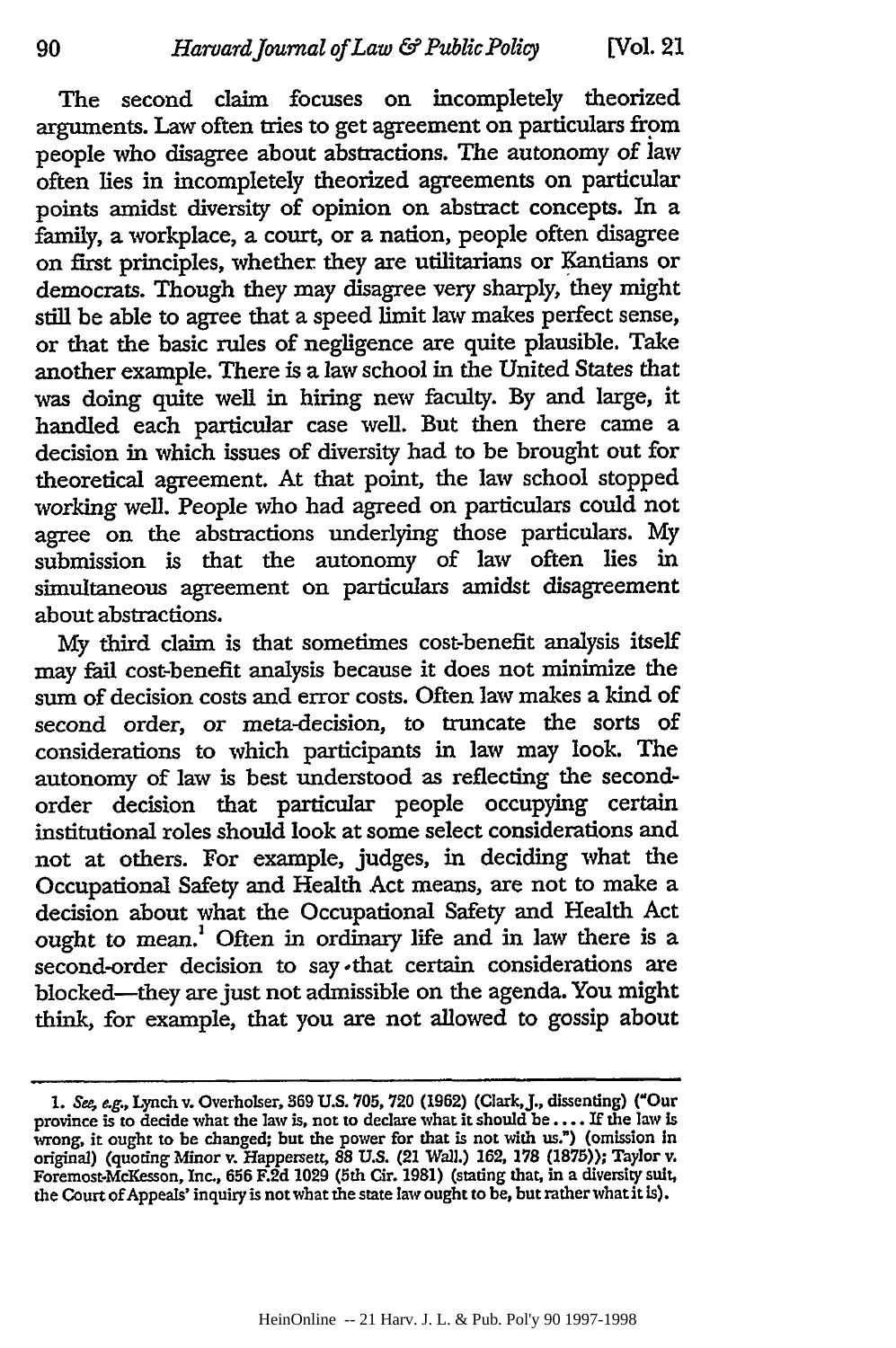some secret that a close friend told you just because it would be fun-the second-order consideration blocks that means of having fun. Law works similarly. The second-order decision itself has to be justified, but it results in a degree of legal autonomy.

More concretely, consider a case called *Chevron*.<sup>2</sup> To introduce the case, I have done a little empirical study of citations to famous cases. *Marbury v. Madison*<sup>3</sup> has been cited in federal cases 1,066 times. *Brown v. Board of Educatio4* has been cited 1,468 times. Roe v. Wade,<sup>5</sup> the key case in a lot of substantive due process decisions, and the hero and villain in a lot of litigation, recently surpassed *Brown: Roe* has been cited 1,476 times-at last count eight more times than *Brown. Chevron,* decided in 1984, has had a significantly shorter amount of time to accumulate citations, yet it has been cited **3,627** times, and before long it may exceed *Marbury, Brown,* and *Roe* combined.

*Chevron* basically holds that when a statute is ambiguous, the court ought to accept the agency's interpretation so long as it is reasonable.6 *Chevron* holds that a court ought not to ask if the agency's interpretation is correct (as *Marbury* might suggest the court should  $\overline{d}o^7$ , but instead the court should ask if the agency's interpretation of law is reasonable (so long as the statute has ambiguity in it).<sup>8</sup> Chevron is a kind of counter-Marbury for the regulatory state.

We might ask, in thinking about the autonomy of law, what is the origin of the analysis in *Chevron?* I think the analysis proceeds relatively simply. The first question on which people have broad agreement is that the appropriate posture of a court reviewing an agency interpretation of law depends in the first instance on what Congress wants. That is, if Congress wants courts to defer to agency interpretations of law, then courts ought to defer to agency interpretations of law. If not, then courts ought not to defer to such interpretations.

*6. See* Chezmm, 467 U.S. at 843-44.

<sup>2.</sup> Chevron, U.S.A,. Inc. v. Natural Resources Defense Council, Inc., 467 **U.S. 837** (1984).

**<sup>3. 5</sup> U.S. 137 (1803).**

<sup>4. 349</sup> **U.S.** 294 **(1955).**

<sup>5. 410</sup> U.S. **113** (1973).

**<sup>7.</sup>** *See Marbuy,* **5 U.S. 137,177** ("It is emphatically the province and duty of the judicial department to saywhat the law is.").

**<sup>8.</sup>** *See Chewon,* 467 **U.S.** at 84344.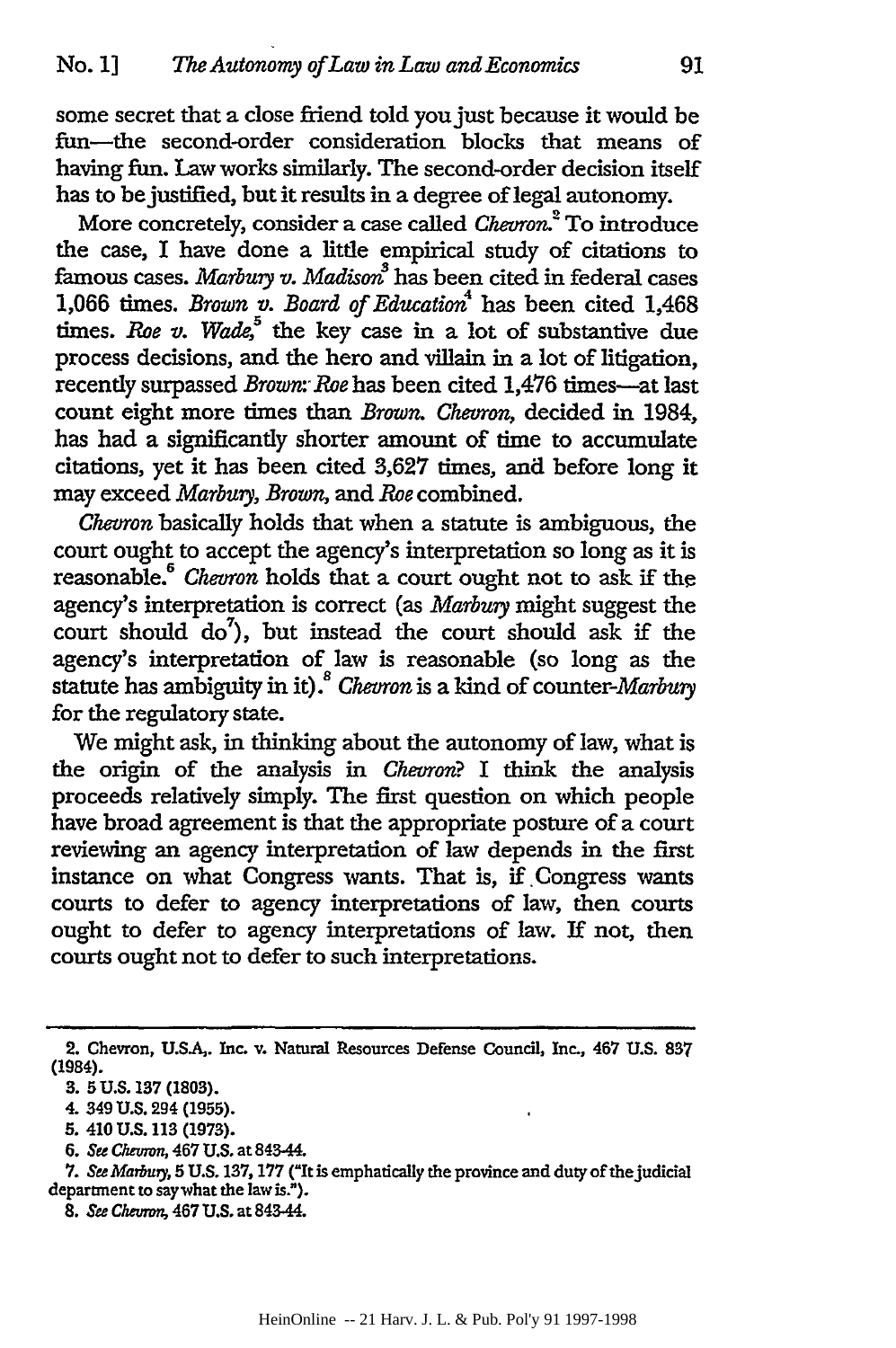In the first instance, this is a question of congressional instructions. Note, interestingly, that the proposition itself is incompletely theorized. That is, people who agree that the question of whether agencies deserve deference in their interpretations of law is a question for Congress to answer hold that opinion for diverse reasons. Some would offer economic justifications pointing to *Marbury v. Madison.* Others would offer non-economic justifications also pointing to *Marbury v. Madison*. The proposition is, itself, incompletely theorized.

If we look at Congress's instructions on whether courts should defer to agency interpretations of law, we will find some ambiguity. Congress has not spoken with clarity to that general issue. In the most powerful justification for the *Chevron* decision, Justice Scalia has basically argued that if we want to minimize the costs of decision and the costs of error, *Chevron* does better than anything else.<sup>9</sup> It introduces a high degree of simplicity and uniformity into the law. It produces a rule against which courts and Congress can act. It allows for congressional correction with relative clarity about the background against which corrections will take place.<sup>10</sup> Overall, it reduces error as well as any alternative. Often the resolution of ambiguities calls for a policy judgment. Often Congress and courts are in a worse position than agencies in resolving those ambiguities. If we want to reduce mistakes, this is no worse than any other way, and if we want to reduce decision costs, it is better.

The debate over *Chevron* is very elaborate and extensive. There are many thousands of pages on the issue.<sup>11</sup> Despite the

<sup>9.</sup> *See* Antonin Scalia, *Judicial Deference to Administrative Interpretations of Law,* 1989 DUKE L.J. **511, 517** (noting that administrative errors in statutory interpretation can be more readily remedied thanjudicial errors).

**<sup>10.</sup>** *See* Smiley v. Citibank, 116 **S. Ct.** 1730, 1733 (1996) ("We accord deference to agencies under *Chevron,* not because of a presumption that they drafted the provisions In question, or were present at the hearings, or spoke to the principal sponsors; but rather because of a presumption that Congress, when **it** left ambiguity in a statute meant for implementation **by** an agency, understood that the ambiguity would be resolved, first and foremost, by the agency, and desired the agency (rather than the courts) to possess whatever degree of discretion the ambiguity allows.").

**<sup>11.</sup>** For a sample of the scholarly discussion on *Chevron,* see T. Alexander Aleinikoff, *Updating Statuto3yInterpretation,* 87 MICH. L. REV. 20 **(1988);** Harold H. **Bmff,** *Coordinating JudicialReview in AdministrativeLan,* 39 **UCLA** *L.* REV. 1193 (1992); Maureen B. Callahan, *Must Federal Courts Defer to Agency Interpretations of Statutes?: A New Doctrinal Basis for* Chevron **U.S.A.** v. Natural Resources Defense Council, 1991 Wis. L. **REv.** 1275 **(1991);** Iinda R. Hirshman, *Postmodern Jurisprudence and the Problem of Administrative Discretion,* **82** Nw. **U.** L REV. 646 **(1988);** Dan M. 1ahan, *Is* Chevron *Reeuant to Federal Criminal Law?,* 110 HARV. L REV. 469 (1996); John F. Manning, *Constitutional Structure and Judicial*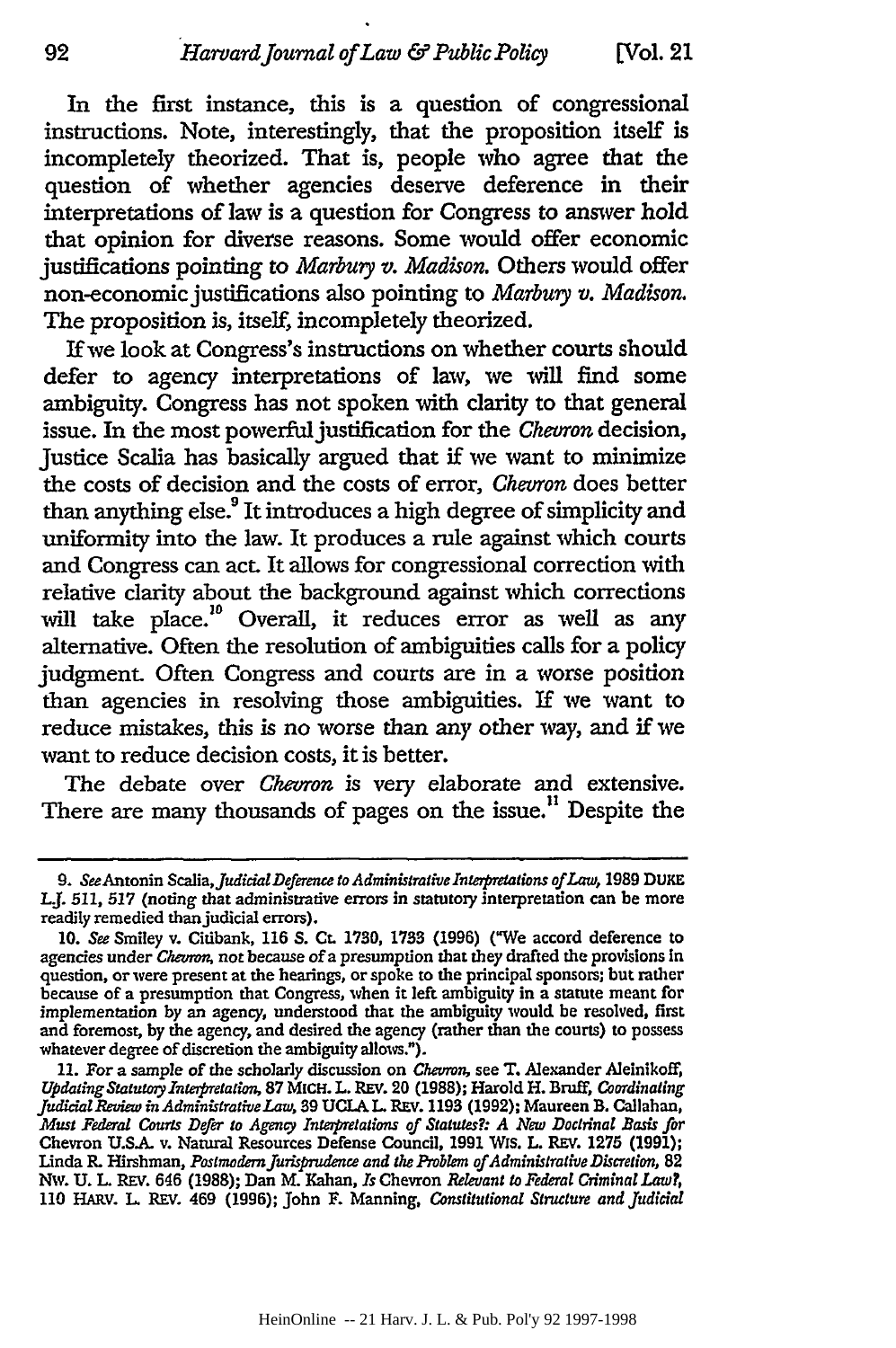diversity of arguments for and against *Chevron,* they are debates on the grounds not far from those identified by Justice Scaliawhat rule will most reduce the costs of decision and the costs of error? Current debates on the scope of *Chevron* focus on very similar issues. These are debates that have a degree of technicality, but they raise large questions about the nature of separation of powers and constitutional government. There are debates about the role of legislative history and of statutory text in statutory interpretation. Suppose an agency wants to go against the legislative history or wants to buck the statutory text. Debates in such a case are about the degree of decisional simplicity that can be produced by one rule or another and the best way to reduce error.

Let me conclude with just a few notations. Plainly Judge Easterbrook is correct in saying that law is not autonomous in the sense that any legal doctrine ultimately needs a defense in non-legal terms.<sup>12</sup> A defense of law in purely legal terms would be circular, and therefore we need to look outside of law for a defense. The kind of core, simple insight of the economic analysis of law-indispensable, I think, to the practice of law in the Twenty-first Century-is that we can organize a lot of our otherwise unruly debates by suggesting that they are really debates about how to minimize decision costs and error costs. However, it is not as if this were a magic algorithm that can solve our problems. The identification of what counts as an error may well become contentious, but a lot of debates become much simpler once we see them through the law and economics lens because we can identify our exact point of disagreement.

Sometimes the effort to reduce decision costs and error costs pushes courts toward a degree of autonomy for law. Sometimes the effort to reduce the sum of decision costs and error costs produces autonomous law embodied in the notion that costbenefit analysis sometimes fails cost-benefit analysis. Consider analogical reasoning, principles of deference to other institutional actors, and principles excluding certain reasons for

*Dtference to Agency Intepretations ofAgency Rules,* **96** COLUM. **L.** REV. **612 (1996);** Richard J. Pierce, Jr., *Political Control Versus Impermissible Bias in Agency Decisionmaking: Lessons from* Chevron and Mistretta, 57 U. CHI. L. REV. 481 (1990); Richard J. Pierce, Jr., The Role of *Constitutional and Political Theory in Administrative Law,* 64 TEX. L. REV. 469 (1985); Cass R. Sunstein, *Law and Administration after* Chevron, 90 COLUM. L. REV. 2071 (1990).

<sup>12.</sup> Judge Easterbrook raised this point at The Sixteenth Annual National Student Federalist Society Symposium on Law and Public Policy (1997).